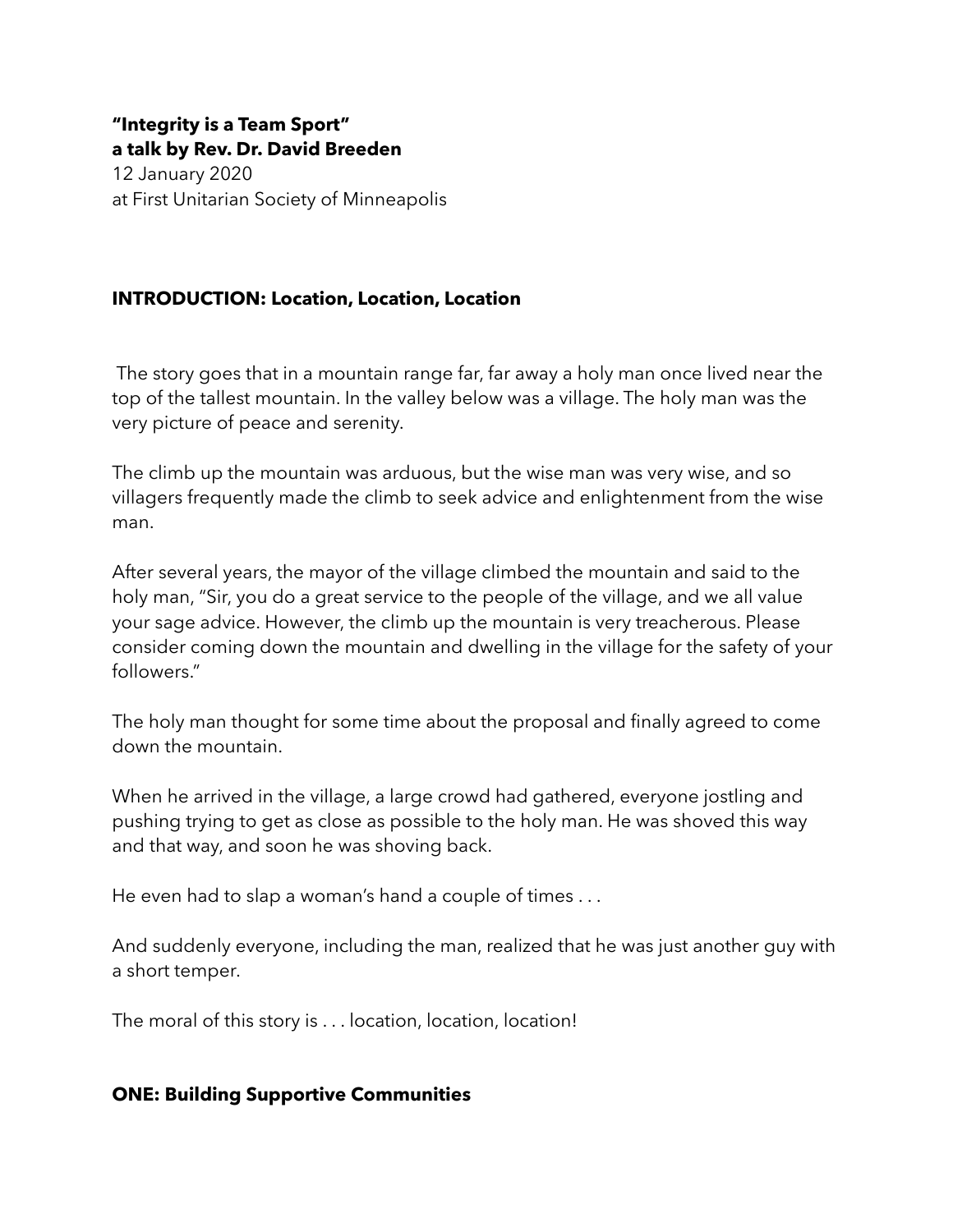There is something about a place.

As you've probably seen, there are lots of studies that indicate that people who regularly attend houses of worship are happier, healthier, and live longer. Often in these studies, correlation is mistaken for causation. It isn't being *religious* that makes people happier, healthier, and live longer, it's being religious about getting up and going somewhere; it's about ritual and community.

And I'm not talking about incense or bowing as ritual. I'm talking about getting up on a Sunday morning, sprucing yourself up a bit, and joining in a like-minded community of people. I'm talking about showing up and sharing and giving and doing and thinking and debating and learning. I'm talking about greeting; and singing; and cooking; and teaching; and giving.

Here. In this location. A place of hope and light.

More than a century ago an idea sprouted in the rich, free soil of Unitarianism when John Dietrich first named his new "religion without God" Humanism. Dietrich dreamed of supportive communities that would encourage reflection and social engagement. A place, as he phrased it—

a common meeting ground for all . . . rich and poor, learned and unlearned, theist and atheist, on the single common basis of religious fellowship.

Dietrich called it "religious fellowship," we nowadays call it "community." And that's still what we're about here well over a century after the people of First Unitarian Society embraced that dream. We strive to be that "common meeting ground" for "rich and poor, learned and unlearned, theist and atheist."

Here, we strive to be a supportive community that encourages both reflection and engagement.

We understand that it's a lot easier to be a hermit on a mountain top than one among a group. The hermit in the story only had integrity as long as he was isolated. But we human beings are a gregarious species. We *need* to bump into people. We *need* our attitudes adjusted by interacting with others. We *need* our ideas, ideals, and our integrity tested and affirmed by others.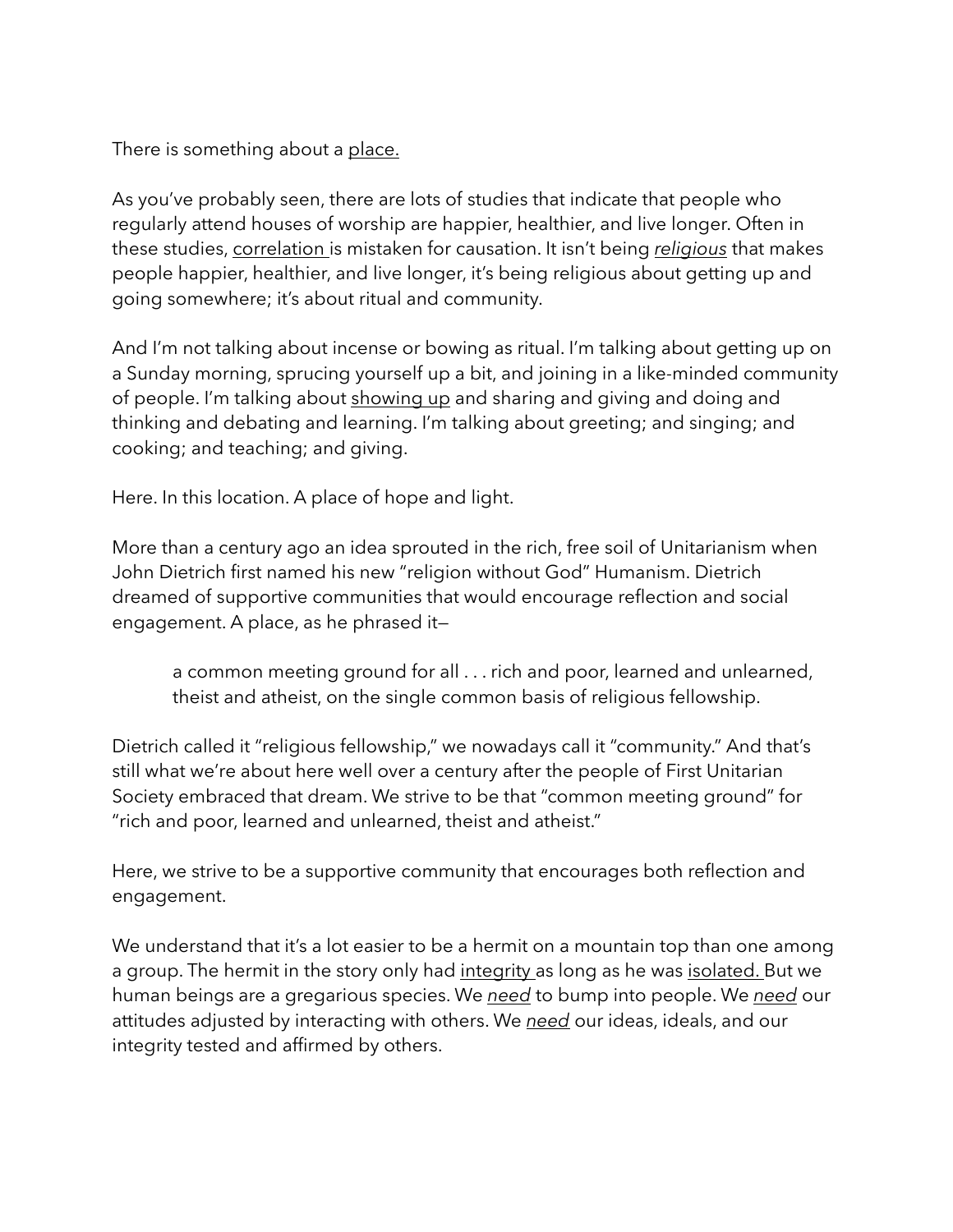Here, in this place, elderly people interact with children, perhaps for the only time in a week. Here, children interact with elderly people, perhaps for the only time in a week. Here, we meet people differently abled; people with struggles and joys that we have never even imagined. People with ideas and experiences we have never even imagined.

We join together, in a covenant–an agreement about how we hope to treat each other—

 *to dwell together in peace; to seek the truth in love; and to help one another.*

Location. Location. Location.

## **TWO: FUS, the Foundation and Beacon of Congregational Humanism**

This is a place of hope and light. And that's the theme for our pledge campaign this year. After Assembly today, head downstairs and find out what our Stewardship Team has planned.

I hope you agree that things look prosperous around here on Sunday mornings. The space is clean. The rooms are set up for meetings. There's coffee and tea available. We have art on the walls. We have an Assembly that's been planned well in advance. We have quality programming for all ages. We offer talks and programs that are unique to a congregational humanist community—in the churches across the street, they don't talk about the things we talk about in the way that we talk about them.

We have a warm meal available every week. We have special-interest programming *through* the week. We offer opportunities to put *your* values into action. A offer a way for you to increase your impact on the things you care about.

Yes, we look prosperous around here. And, believe me, the Finance Committee, and our Finance Director, and our Board of Trustees, and our Foundation Board take financial responsibility very, very seriously.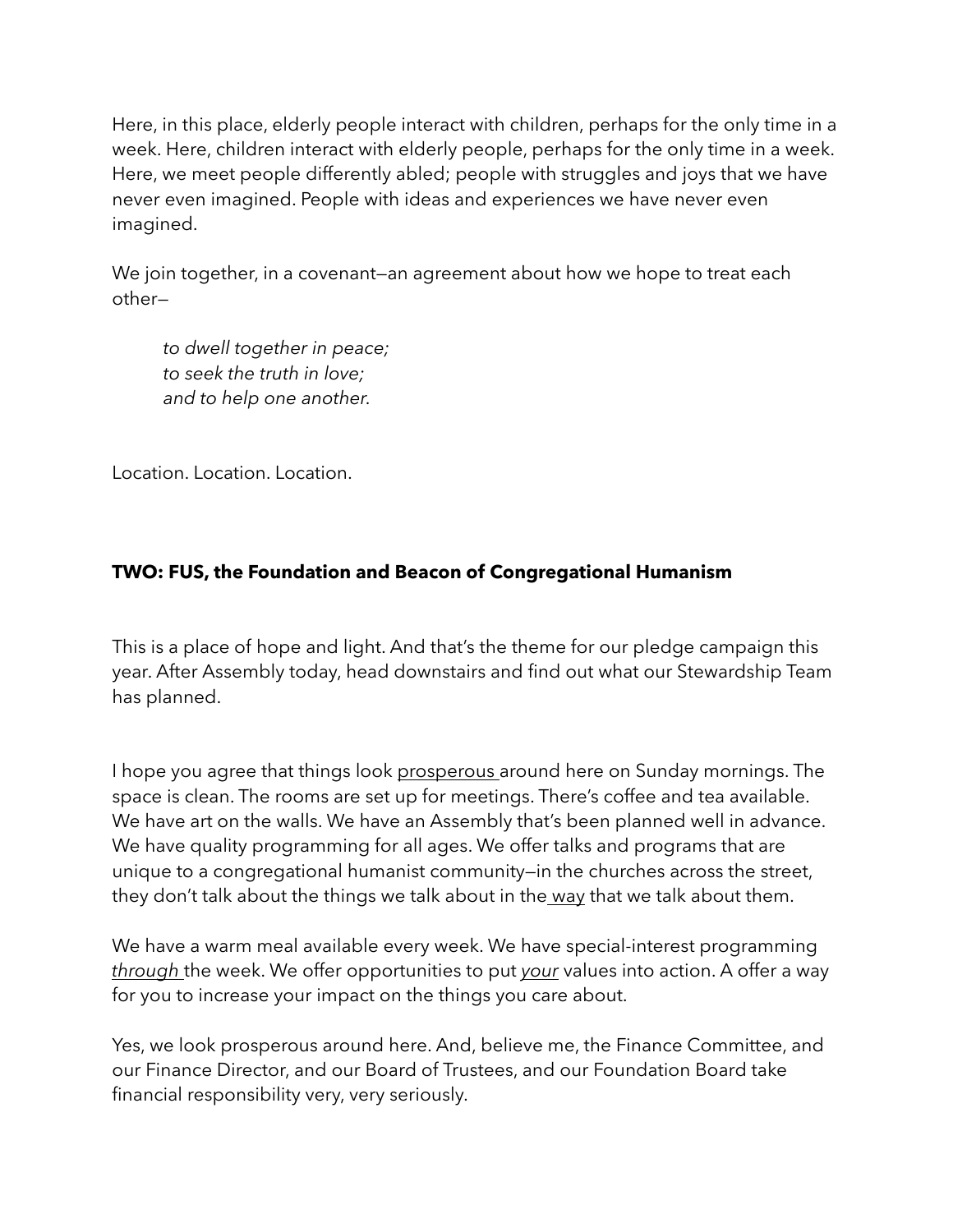And, we on staff, we do our best to provide the best place and the best programming at the lowest possible cost.

When we do surveys asking you what needs to change around here, we nearly always get the same answer: "More!" More of what we already do.

We don't tend to talk much about money around here. On Sunday mornings, we have guests, and many of us have learned that it's not polite to talk about money when you have guests. Consequently, if you aren't in a leadership position, you probably don't know how all this works.

Those of you who have been around for awhile know that we are finishing up a capital campaign that raised nearly four million dollars to upgrade this building. As with most renovation projects, we ended up spending a bit more than our members pledged, so we were faced with a projected shortfall.

Most of you *don't* know that we got a bequest from FUS member John Bassett. Many of you remember John singing in the choir. John loved music and he loved this place. He left FUS money in his will. And part of that money will help make up the capital campaign shortfall. As long as the balance of the pledges come in as expected, FUS will be totally debt free by this time next year. John's bequest helped make this happen.

(Oh, and BTW, remember to fulfill your Capital Campaign pledge if you haven't already. Please! We're still counting on you.)

We look prosperous, but a cursory look doesn't reveal the things we have that are stuck together with paperclips and chewing gum.

For example, Facilities Manager Tim Roehl and I are the only full-time employees here. Everyone else is working less than full-time hours at a less-than-full-time salary. It would be great if we could get our Director of Religious Education up to full-time. It would be great if we could increase the hours that Rev. Kelli spends on social justice initiatives. As of now, she's only paid to do that fifteen hours a week.

In addition, the Unitarian Universalist Association posts suggested salaries for various positions in various areas based on the numerical size of the congregation. We are at the bottom of salary suggestion for every position we have. In addition to that, we try — but often don't succeed—in giving staff cost-of-living increases each year.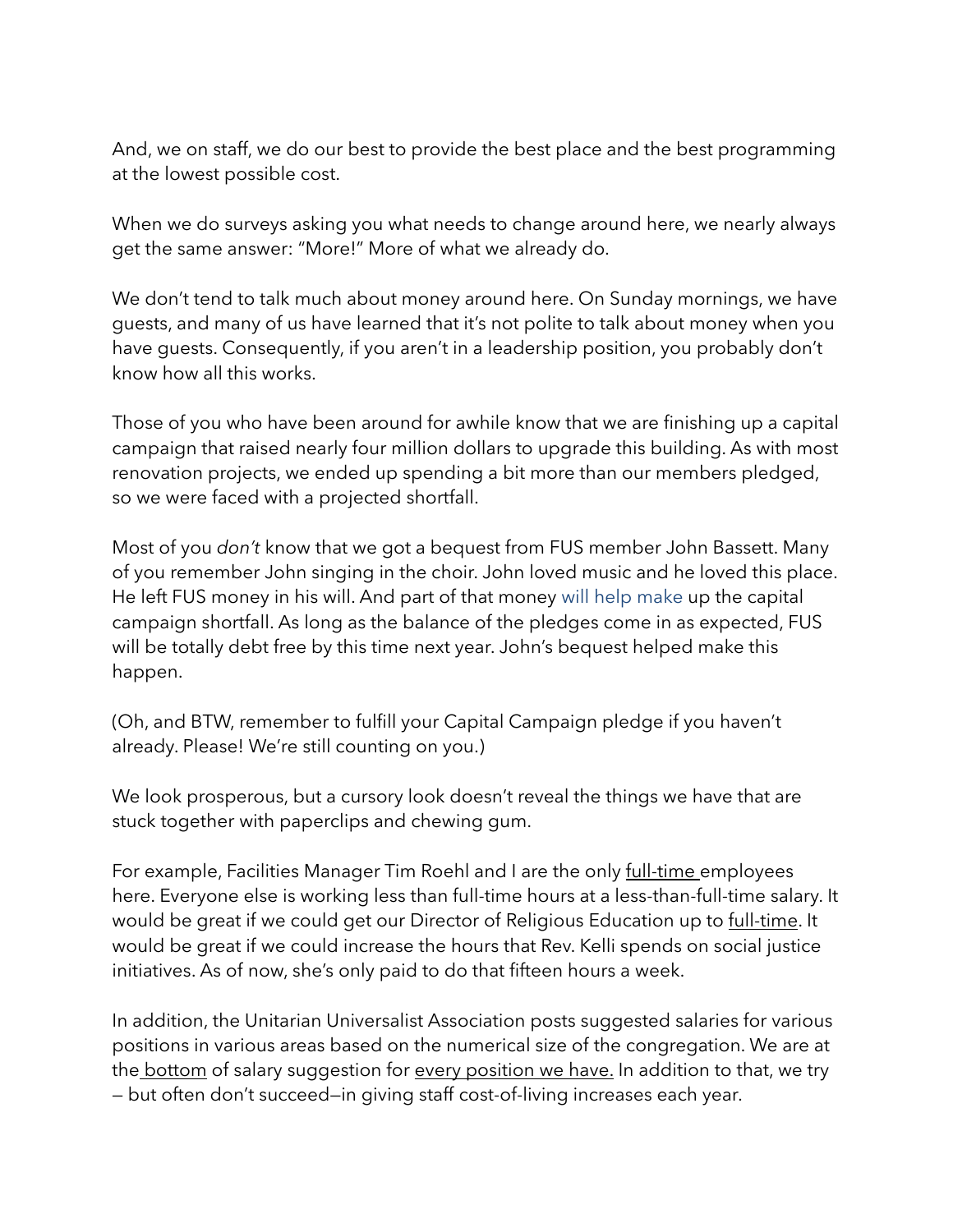I hope you agree that we have a great staff here. Everyone on staff could be making more money somewhere else. We make up for that somewhat with a positive work environment; flexible hours; and a generous paid-time-off policy. But those things only go so far . . .

Then there's the programming. The music scene in the Twin Cities is *amazing,* but we don't have much in the budget to get outside musicians.

We pride ourselves on finding informed and inspiring speakers for our programs, but the budget for outside speakers is almost non-existent.

A furnishings budget is *completely* nonexistent: Upkeep and replacement funds for chairs, tables, kitchenware, glassware, electronic devices . . . we don't even have a budget line for these expenses.

I could go one, but I won't. You get the picture.

# **THREE: A Free Search**

As you know, in consultation with members of the congregation, our Board recently wrote a new mission statement. It's short 'n' sweet:

First Unitarian Society of Minneapolis is a congregational humanist community dedicated to promoting a free search for truth, meaning, and justice.

A free search for truth, meaning, and justice in a congregational setting. That's our mission. We have broken executing that mission down into four programming components:

Youth Development and Connection (that's our Religious Explorers program, headed up by Allison Wyeth)

Adult Enrichment and Connection (that's our adult programming, headed up by Rev. Jim Foti)

Social Justice (that's our social justice programming, headed up Rev. Kelli Clement)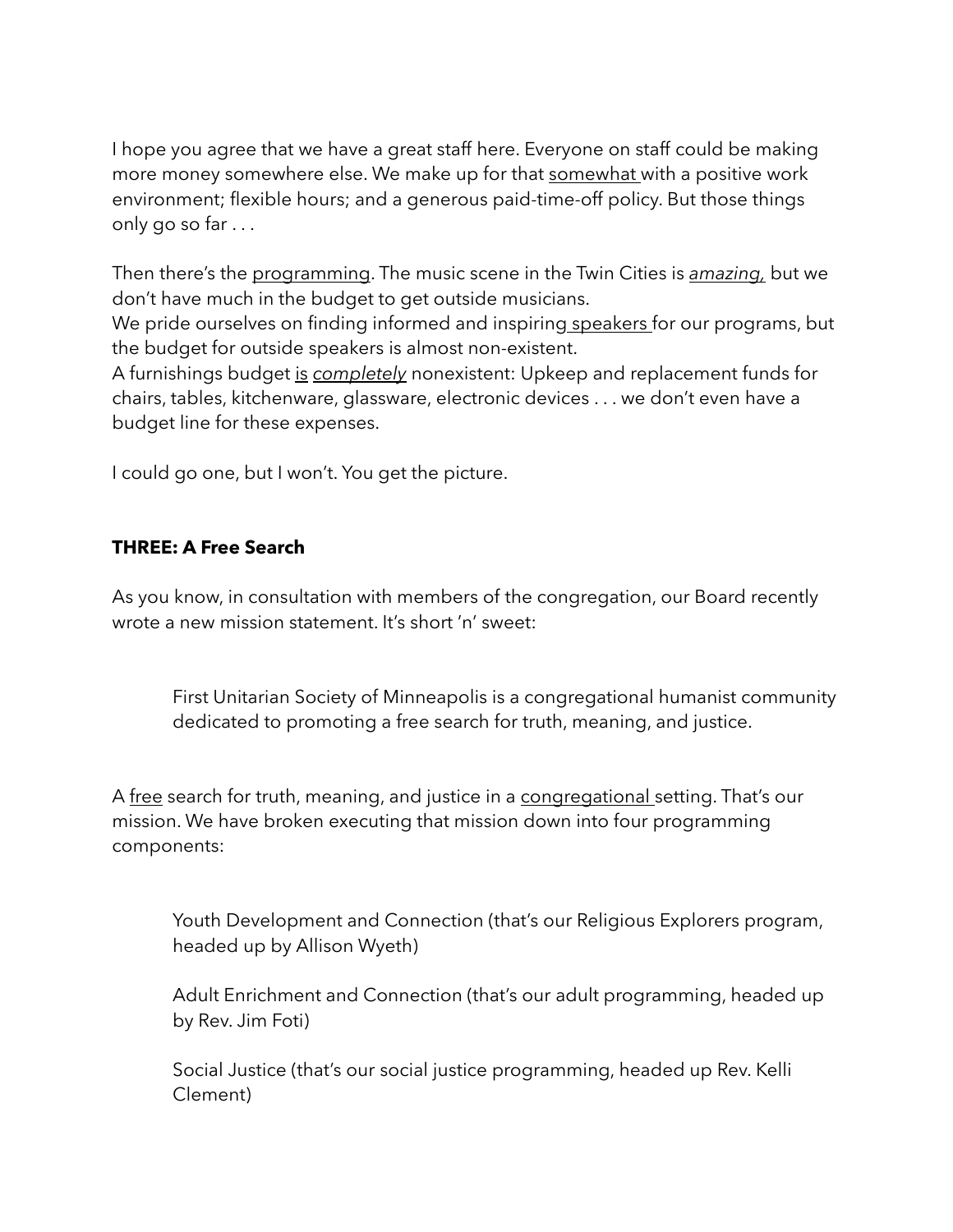Institutional Resilience (that's taking care of our physical plant, headed up by Tim Roehl)

Each of those areas has a set of goals. We aren't setting those programs up in competition. We want to be able to think clearly about our mission and how to achieve it. We need to have goals and we need to have the ability to constantly monitor and update how we are achieving those goals.

# **FOUR: Integrity in Community**

Last week I proposed the notion that "integrity" is a match between the inside and the outside. Walking the walk.

Many of you are here today because you have insisted upon integrity. Some were born into a religion that stopped making sense. For some people when that happens, it's all about keeping quiet and staying in line and keeping everything looking normal.

But for many of you, your integrity wouldn't allow you to do that.

Some of you are here because you've tried multiple religions. Maybe they all seemed true to you; maybe they all looked hollow; but your integrity won't allow you to subscribe to any one tradition.

Some of you are here today because you've decided there are no answers. But mystery is cool, and you like to ask questions anyway, as openly as you can.

Some of you are here today because you've never been much interested in religions or philosophies, but you think that human community is important; or that working for justice is the most important thing.

Some of you are here because you grew in this congregation or another one where a free search for truth, meaning, and justice in a congregational setting is how it's always been for you. Those are the lucky ones and how we teach children here.

However you got here, you know that this is a special location. Here we are creating community according to humanist principles. And, no, I'm not going to use any sports metaphors today. By "team," I mean "community."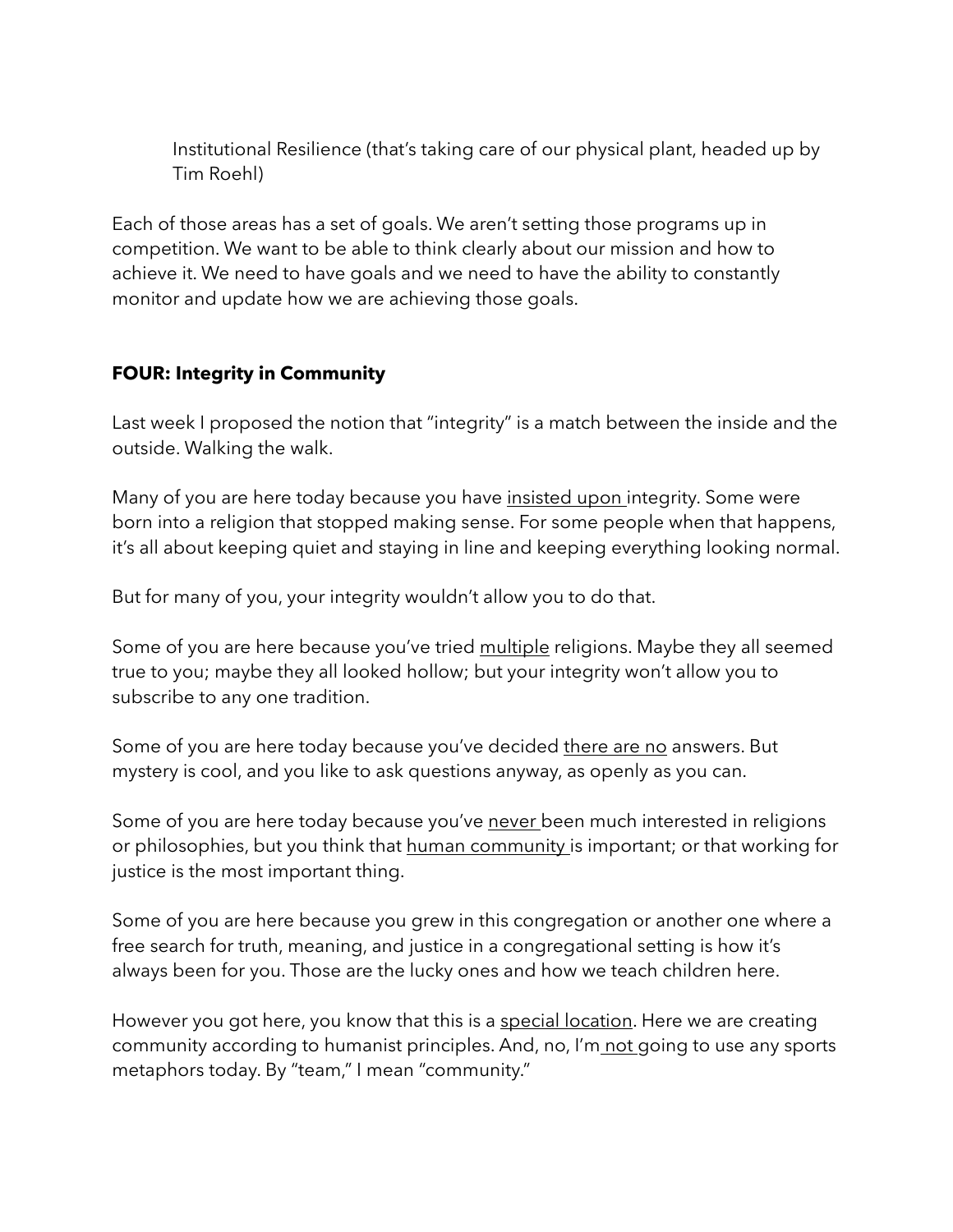Here, we are convinced that human beings are social by nature and find meaning in relationships. Humanists long for, and strive toward, a society and a world of mutual care and concern;

a society and a world free of ostracism, and prejudice and cruelty and its consequences.

A society and a world where differences are resolved cooperatively without resorting to violence.

This is an ideal, but it is our goal.

The joining of our individuality with a community of interdependence enriches our lives, encourages us to enrich the lives of others, and inspires the hope of attaining peace, justice, and opportunity for all.

We believe in living a shared life in a shared world.

And we know that no one can be Humanist alone. Not for very long, anyway. Humanism is about conversation, relationship, nurturing, and community. Even the sometimes solitary production of art and thought is ultimately about sharing.

Denzel Washington gets in right with the words in your order of service this morning: "At the end it's not about what you have or even what you've accomplished. It's about who you've lifted up, who you've made better. It's about what you've given back."

# **CONCLUSION: A Common Meeting Ground**

The early Humanists dreamed of supportive communities that would encourage reflection and social engagement—"a common meeting ground for all . . . rich and poor, learned and unlearned, theist and atheist, on the single common basis of religious fellowship."

Nowadays we call it "community," yet still, well over a century later, we're about those things here.

The moral of this story is . . . location, location, location!

No one who joined in that dream then is alive today. But what they set in motion is here, now. We'll keep it up next week. And next year. And next decade. And next century.